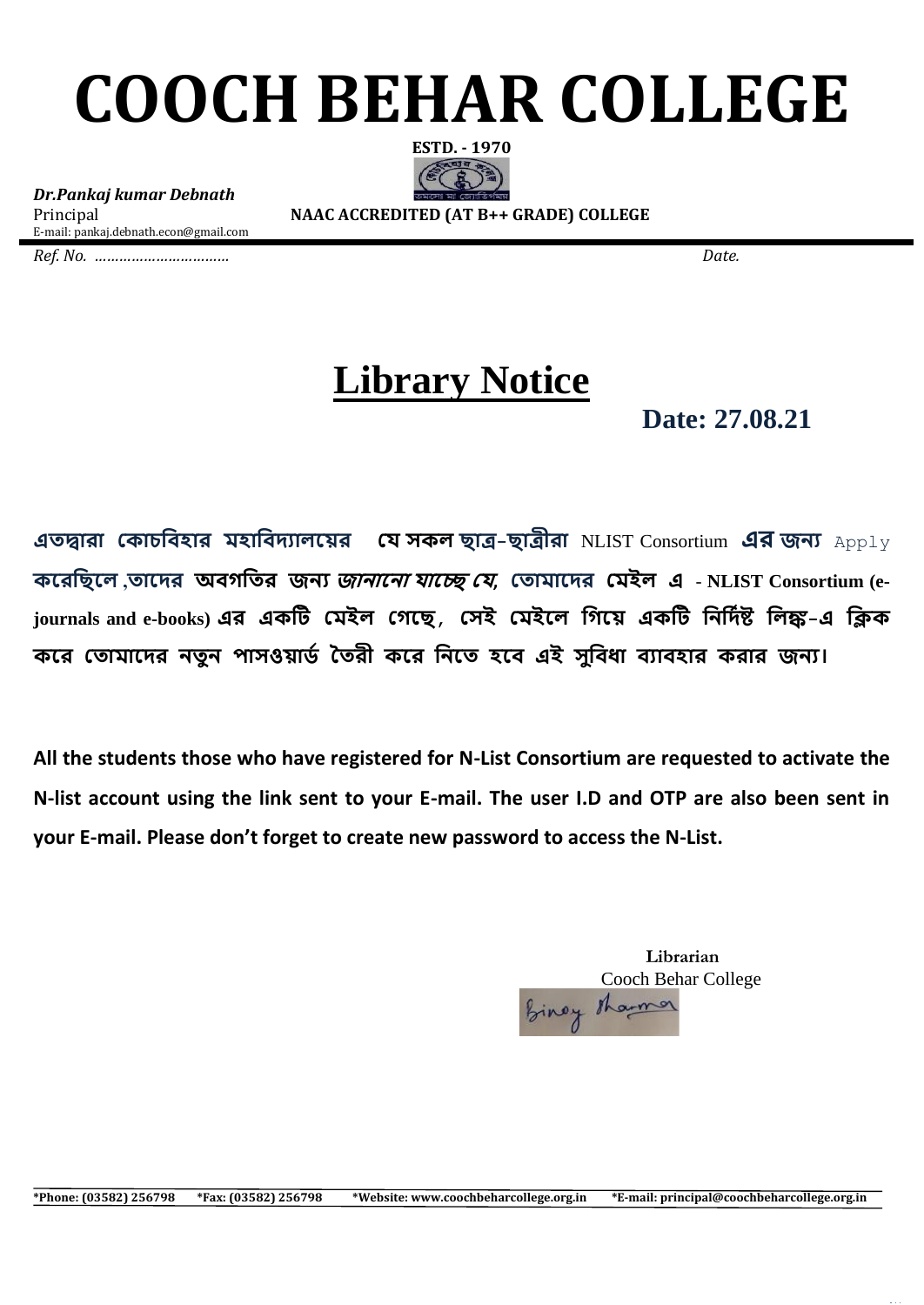## **COOCH BEHAR COLLEGE**



*Dr.Pankaj kumar Debnath* E-mail: pankaj.debnath.econ@gmail.com

Principal **NAAC ACCREDITED (AT B++ GRADE) COLLEGE**

*Ref. No. …………………………… Date.* 

**বিয়ে তার এ টি Example বদ্য়ে কদ্ওো কহাল ঃ** 

**Step 1 : এখায়ি username and OTP কদ্ওো আয়ছ, তার িীয়চ এ টি বলঙ্ক কদ্ওো আয়ছ, <sup>ঐ</sup> বলয়ঙ্ক বি রয়ত হয়ি।**

|              | Gmail                                                                                                                             | Q | Search mail |   |  |                                                                                                                                                                                 | 괉 |                           |  |  |  |
|--------------|-----------------------------------------------------------------------------------------------------------------------------------|---|-------------|---|--|---------------------------------------------------------------------------------------------------------------------------------------------------------------------------------|---|---------------------------|--|--|--|
| $\leftarrow$ | о                                                                                                                                 |   | Ø.          | D |  |                                                                                                                                                                                 |   | 9 of 5,779                |  |  |  |
|              | Cooch Behar - West Bengal.                                                                                                        |   |             |   |  |                                                                                                                                                                                 |   |                           |  |  |  |
|              |                                                                                                                                   |   |             |   |  | This is an auto-generated email. Please DO NOT REPLY.                                                                                                                           |   |                           |  |  |  |
|              | Dear N-LIST Member                                                                                                                |   |             |   |  |                                                                                                                                                                                 |   |                           |  |  |  |
|              | athttps://nlist.inflibnet.ac.in/                                                                                                  |   |             |   |  | Please find below the Member Username and password for NLIST member login detail, which will allow you to access E-resources. The N-LIST Member can login through NLIST Website |   |                           |  |  |  |
|              | The Credential has been sent on behalf of your college(Cooch Behar College)                                                       |   |             |   |  |                                                                                                                                                                                 |   |                           |  |  |  |
|              | <b>N-LIST Login Details for Member Login</b>                                                                                      |   |             |   |  | ইমেল এবং OTP                                                                                                                                                                    |   | এই লিঙ্ক এ ক্লিক করতে হবে |  |  |  |
|              | Username:                                                                                                                         |   |             |   |  |                                                                                                                                                                                 |   |                           |  |  |  |
|              | Password:                                                                                                                         |   |             |   |  |                                                                                                                                                                                 |   |                           |  |  |  |
|              | You need to activate your username using the OTP and set your desired password using https://nlist.inflibnet.ac.in/vactivate.php. |   |             |   |  |                                                                                                                                                                                 |   |                           |  |  |  |
|              |                                                                                                                                   |   |             |   |  | Systematic download of e-resources content is Strictly Prohibited. Terms and Condition for access to e-resources is available at https://nlist.inflibnet.ac.in/vlicence.php     |   |                           |  |  |  |

Important Note: Please do not share the username and password with any one. You will be responsible, if any violation is reported during the access period. Access to N-LIST e-resources will be